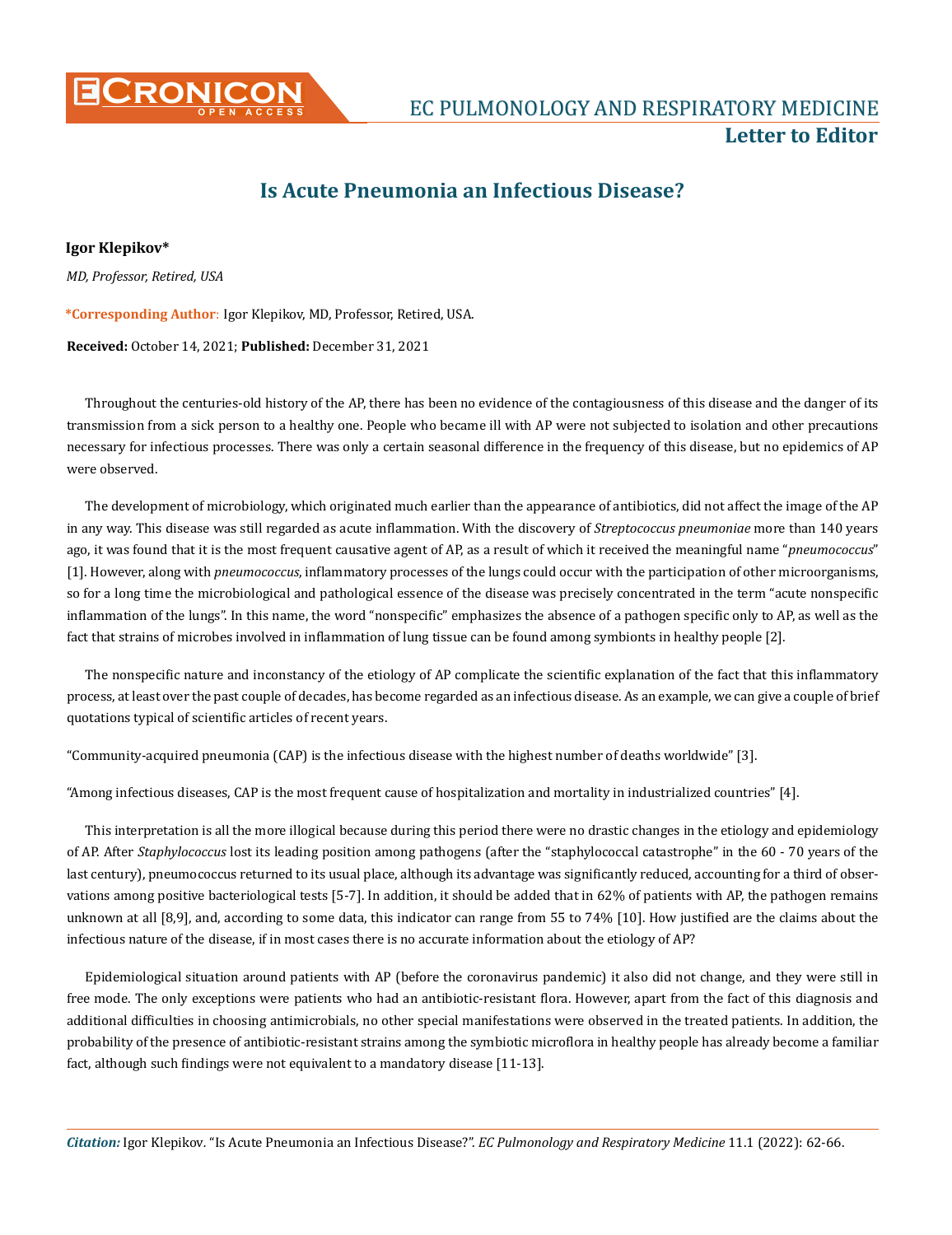The distortion of views on the nature of AP occurred gradually along with a decrease in the effectiveness of antibiotics and an increase in the resistance of microflora. Acute inflammation of the lung tissue for a long time after the start of the use of antibiotics continued to be considered as a nonspecific inflammatory process, but not as an infectious disease. However, a further decrease in the effectiveness of antibiotics, instead of a critical reassessment of their place in the surrounding reality and the development of side effects, was accompanied by a growing desire to preserve their effectiveness. The tendency to solve the problem of AP with the help of etiotropic therapy has grown with each new generation of doctors, accustoming them to the idea of the leading role of the infectious principle in this disease.

The attribution of bacterial forms of AP to the category of infectious diseases is the result of a long and excessive perception of the role of antibiotics as the main means in the treatment process. The introduction of this term (infectious) in the description of the AP has no reasoned scientific basis and only further narrows the view of the problem, creating additional difficulties in solving it.

In this context, it is useful to recall the viral forms of AP, the pathogens of which have the ability to spread rapidly, which requires compliance with epidemiological measures. The frequency of viral lung lesions in recent decades has been characterized by an unprecedented increase in the entire history of AP [14-16], which not without reason allows us to consider this phenomenon as a natural consequence of prolonged exposure to antibacterial drugs. If earlier banal bacterial inflammations were often the result of respiratory viral diseases, during which the number of such patients increased, then in recent years the viral expansion has grown so much that the growth of these forms of AP in the autumn-winter period is already becoming an annual ritual, which periodically takes on the character of epidemics [17] and even pandemics.

With the viral etiology of AP, the term "infectious" may correspond to such characteristics of the disease as the ease of transmission of the pathogen and the need to comply with anti-epidemic measures. However, even the dangerous ease of infection does not mean a mandatory disease. According to the statistics of the current SARS-COV-2 pandemic, the causative agent of which experts assess as particularly virulent, the overwhelming number of infected people (up to 80%) overcome this contact without resorting to medical care, and in a fifth of them the infection usually remains asymptomatic [18-21].

Another block of accumulated information concerning AP is most directly related to the term "infectious". It is well known and proven by time that a revolutionary step in the prevention of many infectious diseases was made thanks to the development and implementation of vaccination. The modern interpretation of AP as an infectious disease suggested the idea of such vaccinations to prevent acute inflammation of the lung tissue. The rationale for such a company was based mainly on analogies and even assumptions.

In this regard, it is necessary to recall once again that true infectious diseases are distinguished by the strict specificity of their pathogen. The use of a specific vaccine in such situations guarantees almost absolute success. The cardinal distinguishing feature of AP is the absence of one specific pathogen. In the event of conditions for the development of AP, any of the potentially known pathogens can play the role of a trigger factor. To date, more than a hundred microorganisms involved in acute inflammatory processes in the lungs have been identified [22].

The latest information on the spectrum of etiological variants of AP should have raised the question of which specific pathogen a vaccine should be created against in order for its use to bring success. After all, AP didn't have such a separate pathogen before, and the list of the most active strains has been constantly changing lately. In this situation, the lot fell on the creation of an anti-pneumococcal vaccine. And although at the beginning of vaccination against pneumonia, according to available data, *Streptococcus pneumoniae* prevailed among the pathogens, but initially such a campaign could not count on success similar to the prevention of other infections. The pneumococcal vaccine cannot cover most of the list of the most common pathogens of AP.

The first results of vaccination against pneumococcus raised a question that was not given a reasoned answer. Despite extensive and long-term vaccination, the number of patients with severe forms of AP did not decrease, and the number of pleural empyema among them increased statistically significantly [23,24]. The analysis of the results of vaccination of the population against pneumonia according to

63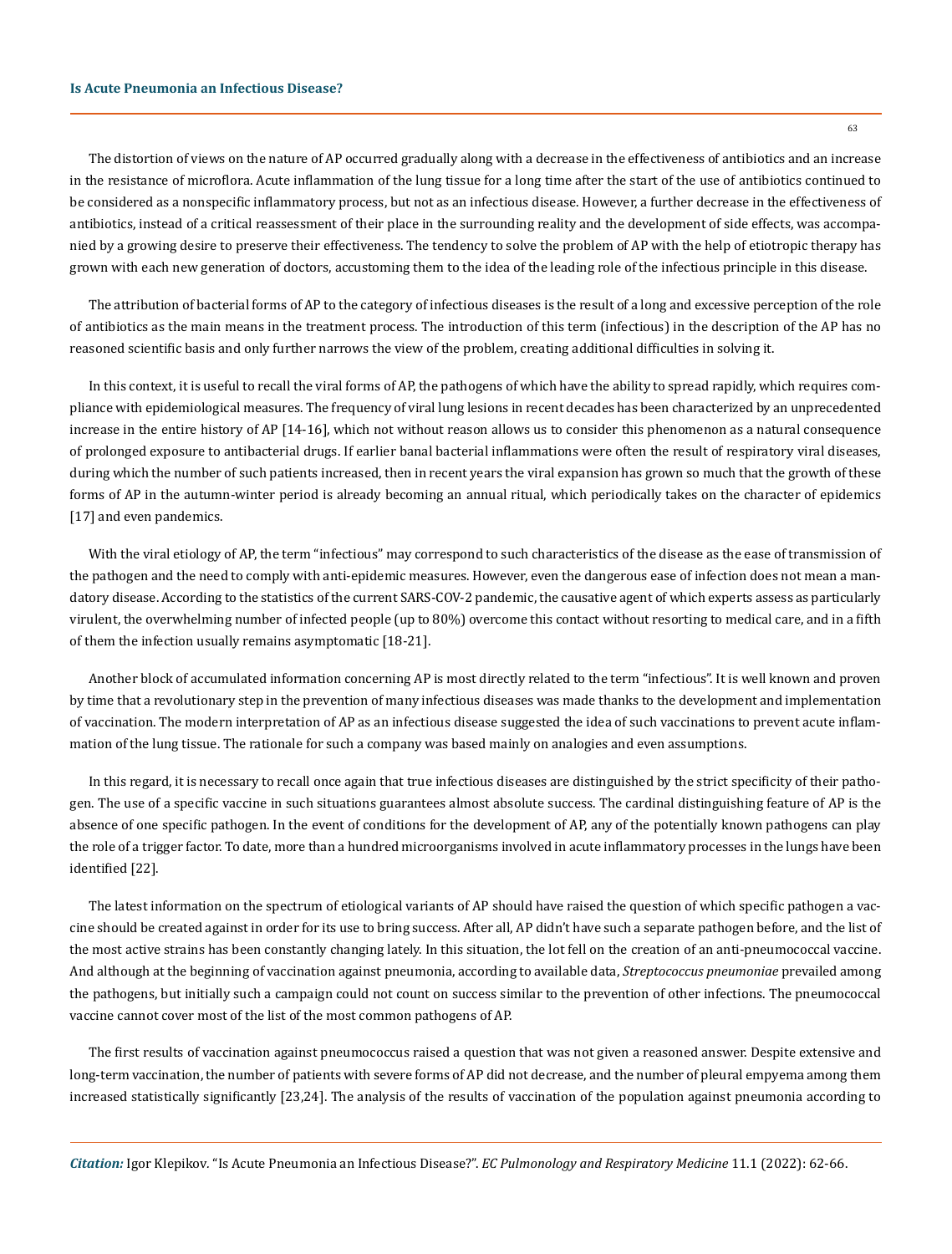the dynamics in the etiology of the disease is very indicative. For example, *Pneumococci* and *Haemophilus influenzae* decreased their presence among bacterial AP factors, but at the same time the participation of pathogens such as *Pseudomonas spp., Staphylococcus aureus* and *Influenza virus* increased [25].

These materials indicate that pneumonia has its own menu of pathogens and the suppression of one of them, even the most active, does not affect the entire process of acute inflammation in the lungs. Such statistics, which often appear in the literature, are only additional evidence of groundless efforts to combat the selected pathogen of AP. One of the manifestations of the consequences of such a company was the so-called staphylococcal catastrophe, which was mentioned above and which arose after a decade of active use of antibiotics.

By choosing *Streptococcus pneumoniae* as the main target and using a specific vaccine against it for preventive purposes for more than 20 years, the medical scientific world has been convinced during this time that the effectiveness of the original version of this vaccine has significantly decreased. To increase its protective properties, a significant correction of this drug was required [26,27]. Moreover, the proportion of *pneumococcus* in the etiology of AP has decreased significantly over the past period, and the latest versions of the vaccine require additional expansion of its range due to the appearance of new modifications of this microorganism [5-7]. In other words, attempts to exterminate one of the bacterial pathogens of AP are accompanied by an increase in its resistance to external aggression factors and an increase in the role of other varieties from the list of microbiological causes of the disease.

The decrease in the overall incidence of AP, which is observed after the start of pneumococcal vaccination of the population, is not the result of a specific action of this procedure. Probably, some strengthening of the protective functions of the body after receiving vaccination should be investigated in the direction of possible shifts in immunity indicators, which may be a general reaction. After all, in general, after vaccination there is no guarantee to avoid the disease, and in the case of the development of the latter, the risk of severe complications has continued to grow in recent years. For example, in England and France, where vaccination of the population against pneumonia has been actively carried out for a long time, pleural empyema as a complication of AP continues to grow, and there are no reasoned explanations for this fact [28,29].

The presented point of view regarding "vaccination against pneumonia" finds unexpected and rather strong confirmation during the current SARS-CoV-2 pandemic. The presence of one causative agent of a new form of COVID-19 pneumonia gave hope in advance that the start of vaccination would radically change the dramatic development of this phenomenon. However, now that in many countries the majority of the population has been vaccinated, it has become quite obvious that vaccination reduces the risk of disease, but does not provide any guarantees of full protection. Moreover, to date, the list of newly ill and deceased among vaccinated people continues to be replenished, although their percentage, according to news reports, is lower than among unvaccinated citizens, but the analysis of generalizing statistics has not yet been given. Meanwhile, the lack of the expected effect of vaccination has caused booster injections, which have been started in many countries.

The above information confirms the old rule that says that people do not get infected with pneumonia, but get sick. Infection of the body means the transmission of a pathogen that does not belong to the representatives of our microbiota, but this fact is not equivalent to the transmission of the disease, since additional conditions are necessary for the development of AP. In this regard, the emphasis on the word "infection" has a double meaning. Such terminology is relatively important only for the epidemiology of viral diseases. At the same time, the general meaning of this term for all variants of AP plays only a negative role. Even without this terminology, AP pathogens are currently considered the only cause of the disease, which is incorrect. Therefore, additional emphasis on the etiology of the process will support and deepen this misconception.

## **Bibliography**

- 1. Plotkin Stanley., *et al*. "Vaccines". Elsevier Saunders (2015): 542.
- 2. B Bannister., *et al*. "Infection: microbiology and management". Published by Blackwell Publishing Ltd, Blackwell Publishing, Inc., 350 Main Street, Malden, Massachusetts 02148-5020, USA, Third edition (2006).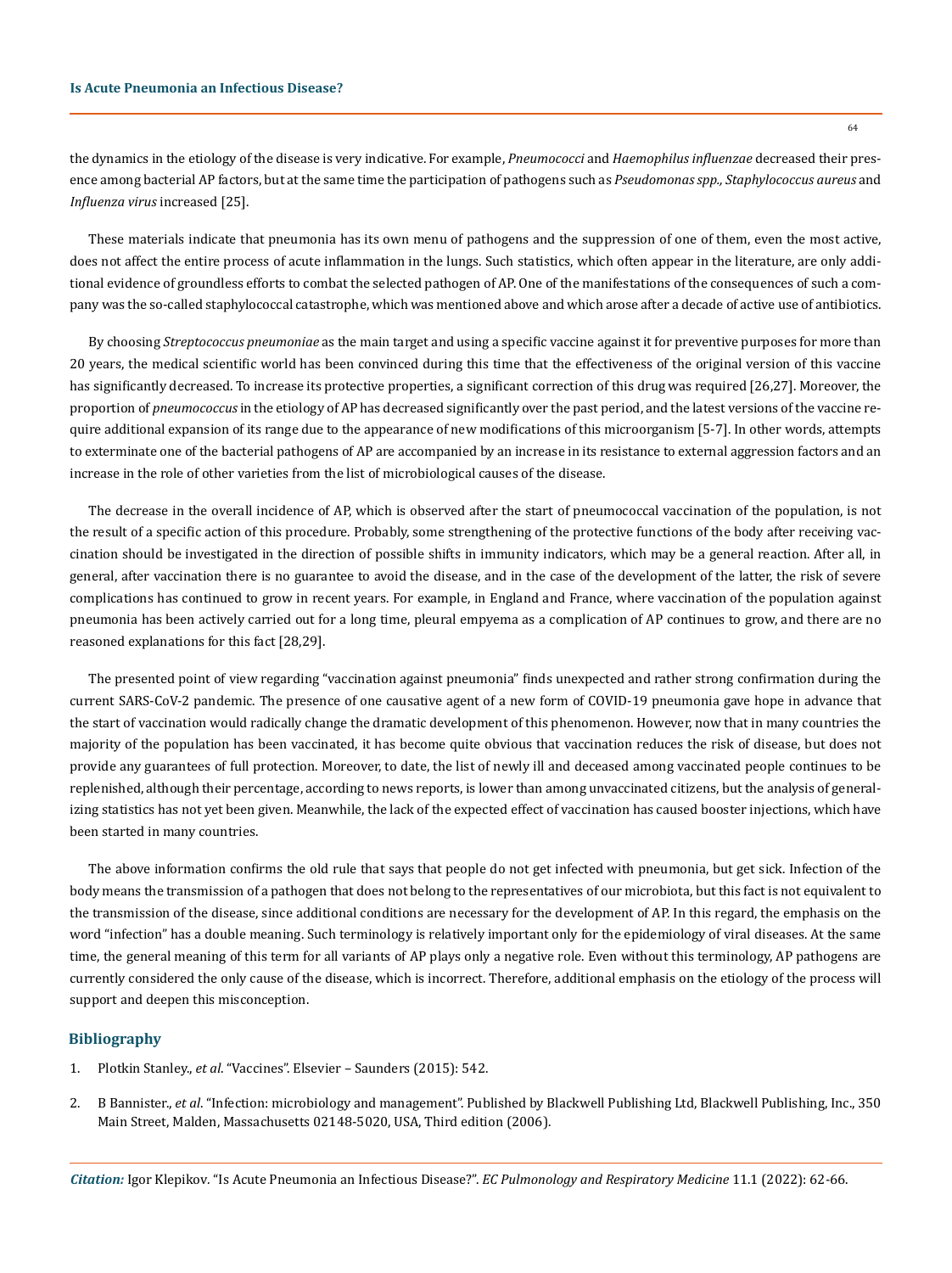- 3. Pletz MW., *et al*[. "Advances in the prevention, management, and treatment of community-acquired pneumonia \[version 1; referees: 2](https://www.ncbi.nlm.nih.gov/pmc/articles/PMC4786904/)  approved]". *[F1000 Research](https://www.ncbi.nlm.nih.gov/pmc/articles/PMC4786904/)* 5 (2016): 300.
- 4. F Tokgoz Akyil., *et al. "*[iPrognosis of hospitalized patients with community-acquired pneumonia](https://pubmed.ncbi.nlm.nih.gov/29463455/)*". Pulmonology* 24.3 (2018): 164-169.
- 5. Pick H., *et al*[. "Pneumococcal serotype trends, surveillance and risk factors in UK adult pneumonia, 2013-18".](https://pubmed.ncbi.nlm.nih.gov/31594801/) *Thorax* 75 (2020): 37- [48.](https://pubmed.ncbi.nlm.nih.gov/31594801/)
- 6. Goldblatt D and Miller E. "Editorial. Pneumococcal pneumonia". *Thorax* (2020): 75.
- 7. R Isturiz., *et al*[. "Expanded Analysis of 20 Pneumococcal Serotypes Associated With Radiographically Confirmed Community-Ac](https://pubmed.ncbi.nlm.nih.gov/33982098/)[quired Pneumonia in Hospitalized US Adults".](https://pubmed.ncbi.nlm.nih.gov/33982098/) *Clinical Infectious Diseases* (2021): ciab375.
- 8. Jain S., *et al*[. "Community- Acquired Pneumonia Requiring Hospitalization among U.S. Adults".](https://pubmed.ncbi.nlm.nih.gov/25714161/) *The New England Journal of Medicine* [373.5 \(2015\): 415.](https://pubmed.ncbi.nlm.nih.gov/25714161/)
- 9. [DB Hornick. Community-Acquired Pneumonia \(2019\).](https://emedicine.medscape.com/article/234240-overview)
- 10. С Castillo. 2020 IDCA/ATS Community-Acquired Pneumonia Guideline: more micro, less macrolide, no HCAP. 15th Annual NW Regional Hospital Medicine Conference (2020).
- 11. https://www.cdc.gov/mrsa/community/#community
- 12. Aliberti S., *et al*[. "Criteria for clinical stability in hospitalised patients with community-acquired pneumonia".](https://erj.ersjournals.com/content/42/3/742) *European Respiratory Journal* [42.3 \(2012\): 742-749.](https://erj.ersjournals.com/content/42/3/742)
- 13. Mohammad AK., *et al*[. "Common Pathogens and Their Resistance to Antimicrobials in Community Acquired Pneumonia \(CAP\): A](https://valleyinternational.net/index.php/ijmsci/article/view/2902)  Single Center Study in Bangladesh". *[International Journal of Medical](https://valleyinternational.net/index.php/ijmsci/article/view/2902) Science and Clinical Invention* 7.12 (2020): 5144-5153.
- 14. Rudan I., *et al*[. "Epidemiology and etiology of childhood pneumonia".](https://pubmed.ncbi.nlm.nih.gov/18545744/) *Bulletin of the World Health Organization* 86 (2008): 408-416.
- 15. [WHO Revised global burden of disease 2002 estimates. 2004 \(2010\).](https://www.who.int/healthinfo/global_burden_disease/GBD_report_2004update_full.pdf)
- 16. Ruuskanen O., *et al*. "Viral pneumonia". *Lancet* [377 \(9773\): 1264-1275.](https://pubmed.ncbi.nlm.nih.gov/21435708/)
- 17. [https://en.wikipedia.org/wiki/Severe\\_acute\\_respiratory\\_syndrome](https://en.wikipedia.org/wiki/Severe_acute_respiratory_syndrome)
- 18. Ing AJ., *et al*[. "COVID-19: in the footsteps of Ernest Shackleton".](https://www.ncbi.nlm.nih.gov/pmc/articles/PMC7402559/) *Thorax* 75 (2020): 693-694.
- 19. Z Wu., *et al*[. "Characteristics of and Important Lessons From the Coronavirus Disease 2019 \(COVID-19\) Outbreak in China. Summary](https://pubmed.ncbi.nlm.nih.gov/32091533/)  [of a Report of 72 314 Cases From the Chinese Center for Disease Control and Prevention".](https://pubmed.ncbi.nlm.nih.gov/32091533/) *JAMA: The Journal of the American Medical Association* [323.13 \(2020\):1239-1242.](https://pubmed.ncbi.nlm.nih.gov/32091533/)
- 20. [Merad M and Martin JC. "Pathological inflammation in patients with COVID-19: a key role for monocytes and macrophages".](https://www.nature.com/articles/s41577-020-0331-4) *Nature [Reviews Immunology](https://www.nature.com/articles/s41577-020-0331-4)* 20 (2020): 355-362.
- 21. Ra SH., *et al*[. "Upper respiratory viral load in asymptomatic individuals and mildly symptomatic patients with SARS-CoV-2 infection".](https://pubmed.ncbi.nlm.nih.gov/32963115/)  *Thorax* [76 \(2021\): 61-63.](https://pubmed.ncbi.nlm.nih.gov/32963115/)
- 22. <https://en.wikipedia.org/wiki/Pneumonia>
- 23. [Li ST and Tancredi DJ. "Empyema Hospitalizations Increased in US Children Despite Pneumococcal Conjugate Vaccine".](https://pubmed.ncbi.nlm.nih.gov/19948570/) *Pediatrics* 125 [\(2010\): 26-33.](https://pubmed.ncbi.nlm.nih.gov/19948570/)